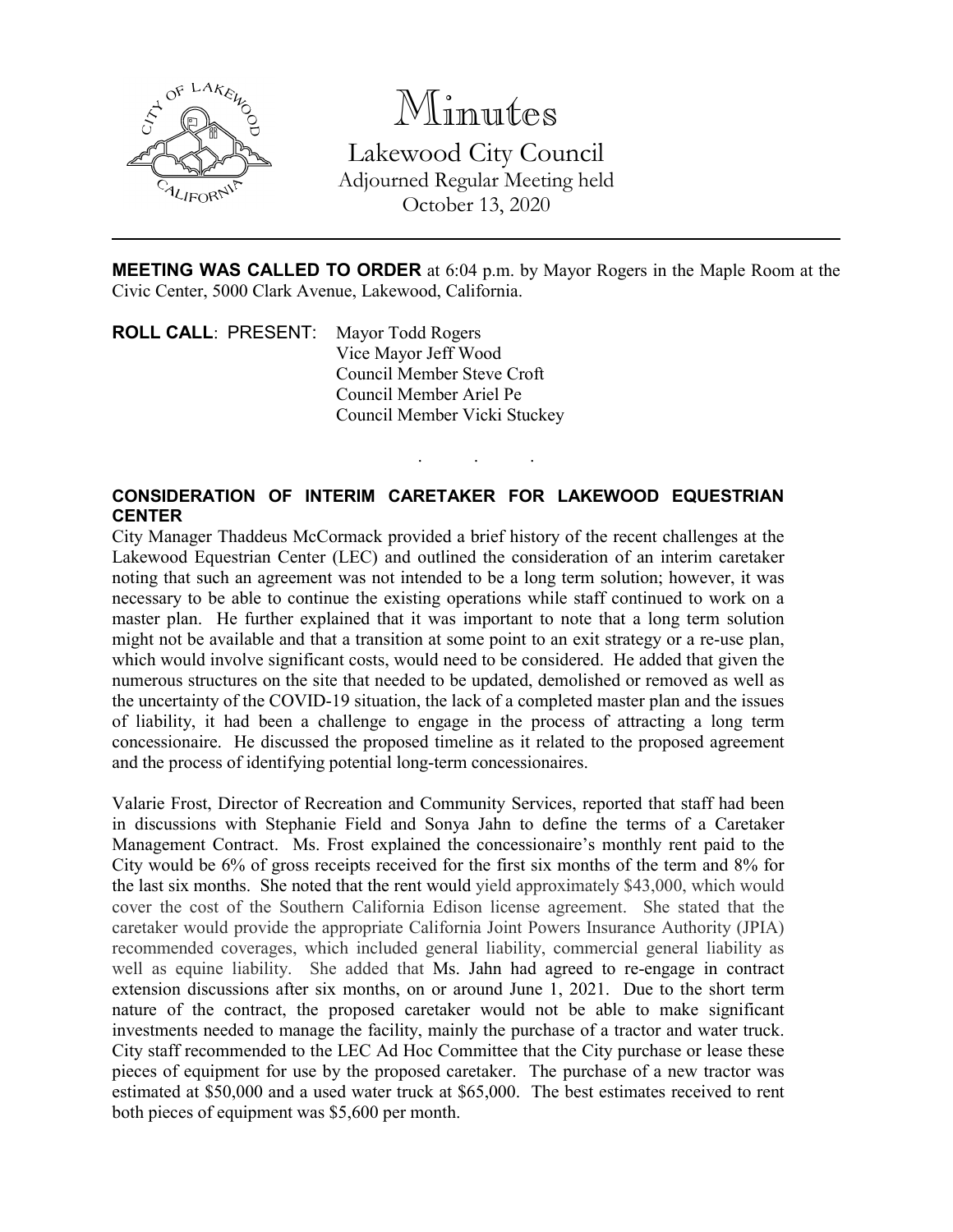## **CONSIDERATION OF INTERIM CARETAKER FOR LAKEWOOD EQUESTRIAN CENTER** - Continued

Ms. Frost explained that if purchased, the used water truck could later be resold, thus recouping some of the City's investment and the tractor could later be reassigned to serve the City's own use. She concluded by stating that staff recommended that the City Council authorize the Mayor and the City Clerk to execute the City of Lakewood Interim Caretaker Management Contract for Lakewood Equestrian Center subject to approval of the City Attorney as to the form; appropriate funds from the General Fund, not to exceed \$120,000, for the purchase of a used water truck, a tractor and two tractor implements and authorize staff to purchase said items; and provide staff direction in securing a long-term concessionaire to manage facility operations and maintenance and fund capital improvements at the Lakewood Equestrian Center beginning November 2021.

Ms. Frost introduced Ron Hagan, Integrated Consultant Group, the City's equestrian center consultant, who discussed the process of securing a long term concessionaire.

Vice Mayor Wood inquired whether a minimum rent amount could be imposed. Mr. McCormack responded by stating that staff had essentially created a structure that gave the proposed caretakers some assurance that the venture would not leave them in a financial bind. He added that of the last few weeks, more boarders had been acquired and that the number of horses would translate to more rent and an increase in terms of gross amount.

Vice Mayor Wood stressed the importance that proper training be conducted on the truck and tractor as they would be identified as City owned equipment. He further stated that with regards to an exit strategy that all options be explored.

Responding to Council Member Croft's comments, Ms. Frost noted that some of the new boarders were possibly from an equestrian facility in Anaheim that would be closing in two years. She added that eight of the 112 horses on the property were owned by Lakewood residents.

Mr. Hagan replied to Council Member Croft's question regarding the replacement of the aging population already accommodated at the equestrian center by stating that there was market demand for boarding facilities and that while Lakewood residents may not have a horse to board, the horses that were boarded could be used in programming and allow for recreational activities that could be offered. He added that the completed master plan would show the center's primary function should be boarding and training with competitions and shows as secondary purposes.

Ms. Frost noted that nearby equestrian facilities in Cerritos and Long Beach were almost at capacity and stated that there was definitely a market for boarding horses.

In response to Council Member Croft's inquiry regarding liability coverage, Ms. Frost explained that the caretakers would provide commercial general liability, auto liability, workers compensation and equine liability through an outside insurance company and that the City had the responsibility of providing the property insurance for coverage on the structures on the site through JPIA.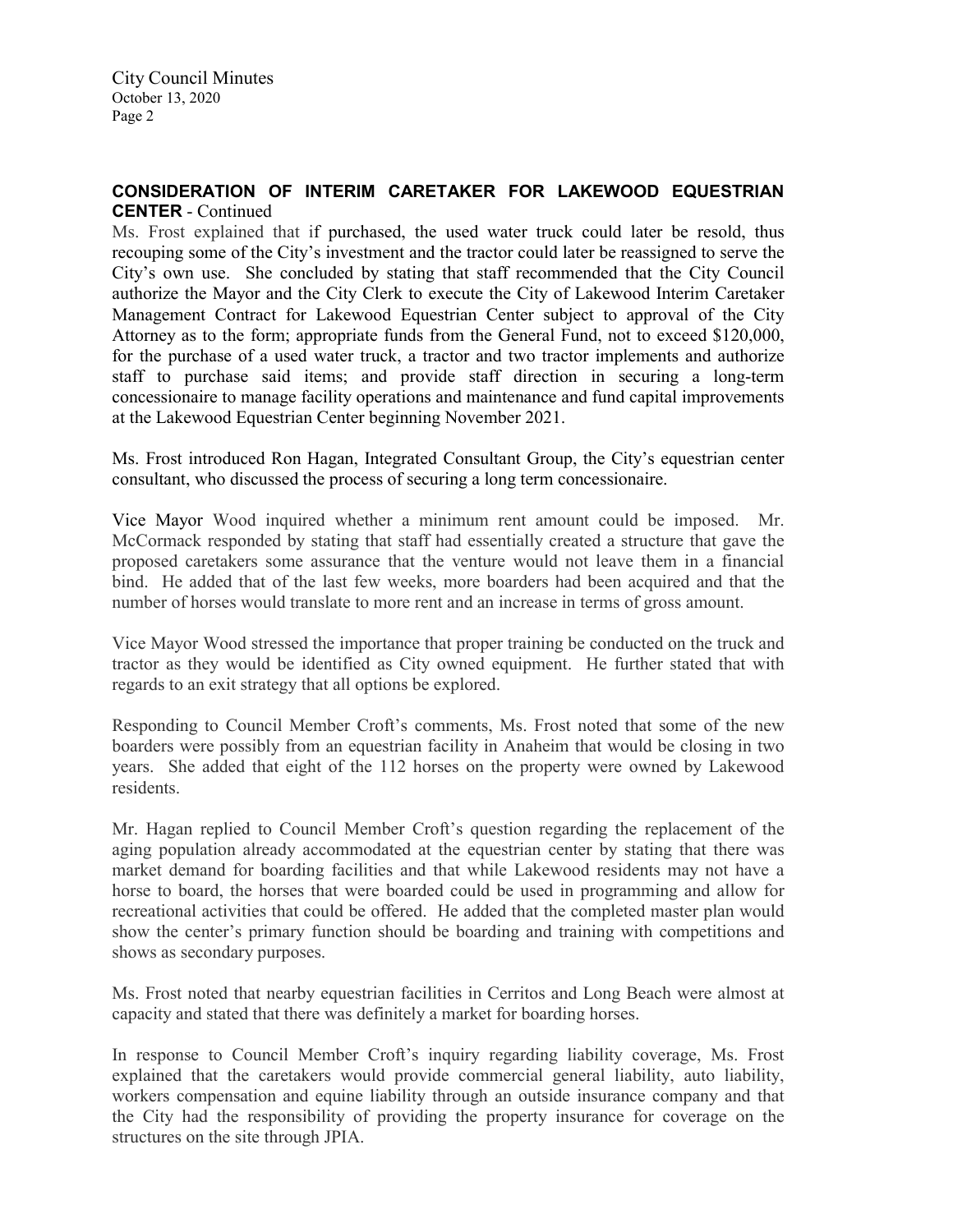City Council Minutes October 13, 2020 Page 3

## **CONSIDERATION OF INTERIM CARETAKER FOR LAKEWOOD EQUESTRIAN CENTER** - Continued

In response to Council Member Croft's question regarding the grant funds, Ms. Frost stated that there was no liability for not implementing the master plan.

Ms. Frost clarified for Council Member Pe that a long term lease ran at least 25 to 30 years in order for someone to be able to recoup their investment over time. She explained that Edison at present was only doing five year license agreements throughout their properties for which they provide a use license and that as long as an equestrian center was maintained, they would continue to provide use of the property that runs through the equestrian center for equestrian activities.

Replying to Council Member Pe's inquiry regarding the timeline, Mr. McCormack explained that the intent was to examine the status every six months from this point forward. He stated that there was a possibility that in six months' time, the terms of interest might be such that it would trigger having to move to a more regrettable phase should a long term operator not be secured.

Mayor Rogers advocated that it would be a good business practice to perform an audit or accounting review to ensure the appropriate rent percentages. He inquired about the liability on the part of the interim caretakers. Ms. Frost stated that according to the contract, the caretakers would be required to exercise due care and maintenance of the facility as well as the equipment and that a quarterly safety inspection would be conducted.

Ms. Frost responded to Mayor Rogers' questions by stating that the interim caretakers were not looking at becoming a long term concessionaire and that neither party had the start-up funds for such an undertaking. She added that in discussions with Mr. Hagan, it was determined that at least \$200,000 in capital would be needed with the ability to borrow in excess of \$1,000,000. She reiterated that the caretakers were taking this on as a labor of love with the intent of making the property more aesthetically pleasing, to work with the boarders to provide more harmony on the site, to increase special events that engaged the community and then hand it over to the City.

Council Member Croft commented that an exit strategy was one of the reasons to bring the item back for consideration as well as to provide a meaningful discussion on the master plan and the viability of the equestrian center along with the costs of the City keeping it going.

Mayor Rogers commended the ad hoc committee for their efforts and suggested noting in the master plan that maintaining the status quo indefinitely was not a viable option.

COUNCIL MEMBER CROFT MOVED AND MAYOR ROGERS SECONDED TO APPROVE STAFF'S RECOMMENDATIONS. UPON ROLL CALL VOTE, THE MOTION WAS APPROVED:

. . .

AYES: COUNCIL MEMBERS: Croft, Wood, Pe, Stuckey and Rogers NAYS: COUNCIL MEMBERS: None